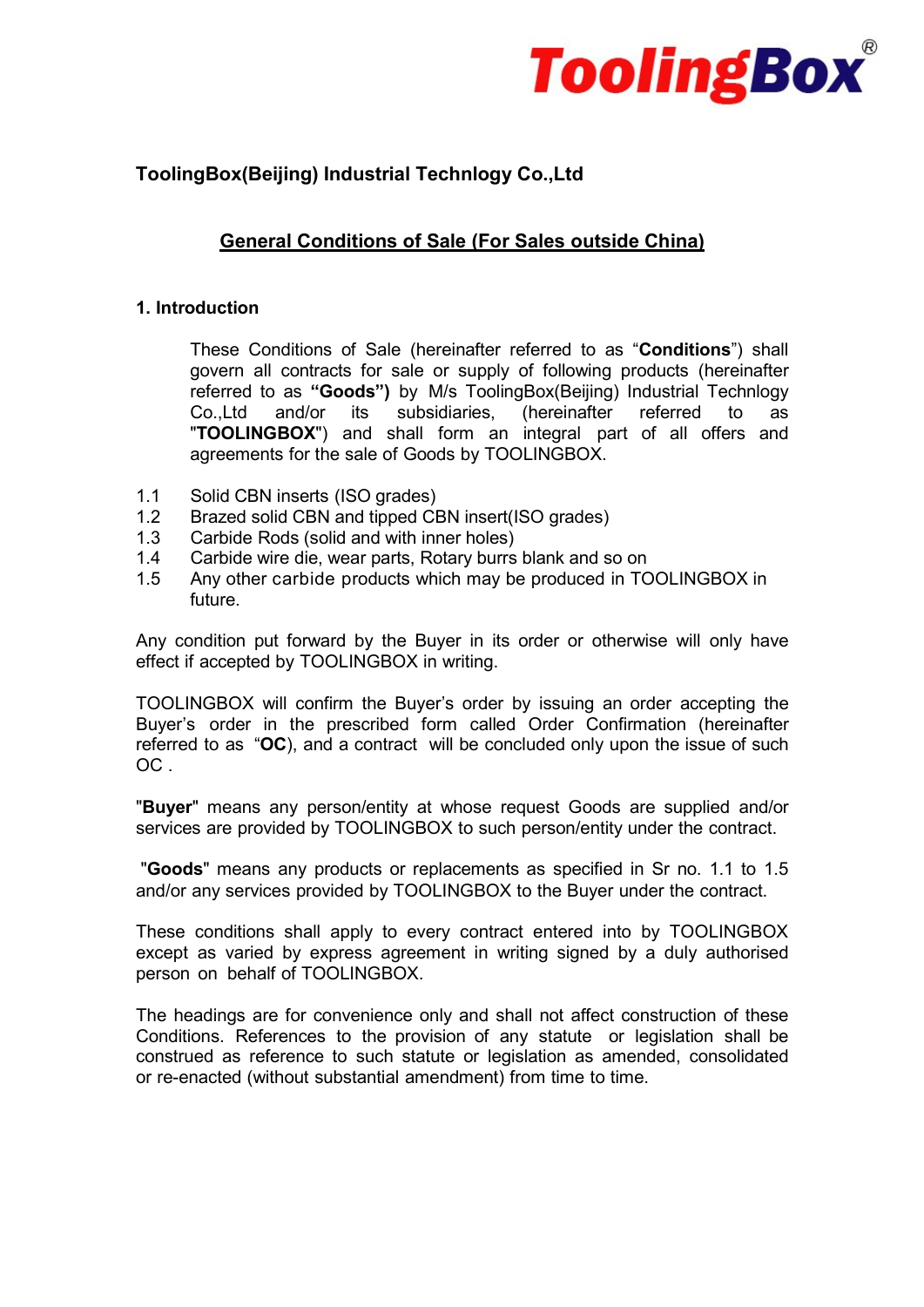

# 2. Offers

- (a) A quotation by TOOLINGBOX given in writing to the Buyer amounts to an offer (hereinafter referred to the "Offer"). An Offer from TOOLINGBOX is valid for a period of 2 days from the date of issue, unless otherwise expressly stated in the Offer.
- (b) TOOLINGBOX may revoke such offer at any time prior to receiving the Buyer's acceptance in writing by giving a written notice thereof.
- (c) The Buyer's response to TOOLINGBOX (in whatever manner communicated) is an acceptance of the Offer to enter into a contract upon these Conditions. However, the contract is formed only upon TOOLINGBOX issuing the OC and dispatching it to the Buyer.
- (d) The Buyer shall not assign contract or the benefit of the contract without TOOLINGBOX's prior written consent.

# 3. Material selection

In the event, TOOLINGBOX gives any advice on material selection or other similar assistance, it is given free of charge without any undertaking, representation or warranty and TOOLINGBOX shall have no liability – neither compensatory nor consequential – for any such advice or assistance.

# 4. Specifications

The Goods shall meet the agreed specifications in the "OC". Statements presented in product information, handbooks, web sites, price lists or other information regarding the Goods will only be binding on TOOLINGBOX if expressly referred to in the "OC". Other than the written specifications as stated hereinabove, no other specifications shall be implied or inferred.

# 5. Price

- (a) Prices quoted in the Offer (hereinafter referred to an "Offer Price") do not include any Taxes/Duties/Levies etc unless otherwise expressly stated.
- (b) The Buyer undertakes to pay TOOLINGBOX as per payment terms set out in the OC. The Buyer is not entitled to hold any payment even in any event including in the event of any Quality Claims/Shortages/Disputes.
- (c) If the Buyer does not pay on time, the Buyer shall pay overdue interest on the amount outstanding at a rate of 12 percent per annum from the due date to the payment date if the delay in payment is less than or equal to 15 days. For delay in payment exceeding 15 days from the due date, Buyer shall pay overdue interest on the amount outstanding at a rate of 14 percent per annum from the due date to the payment date.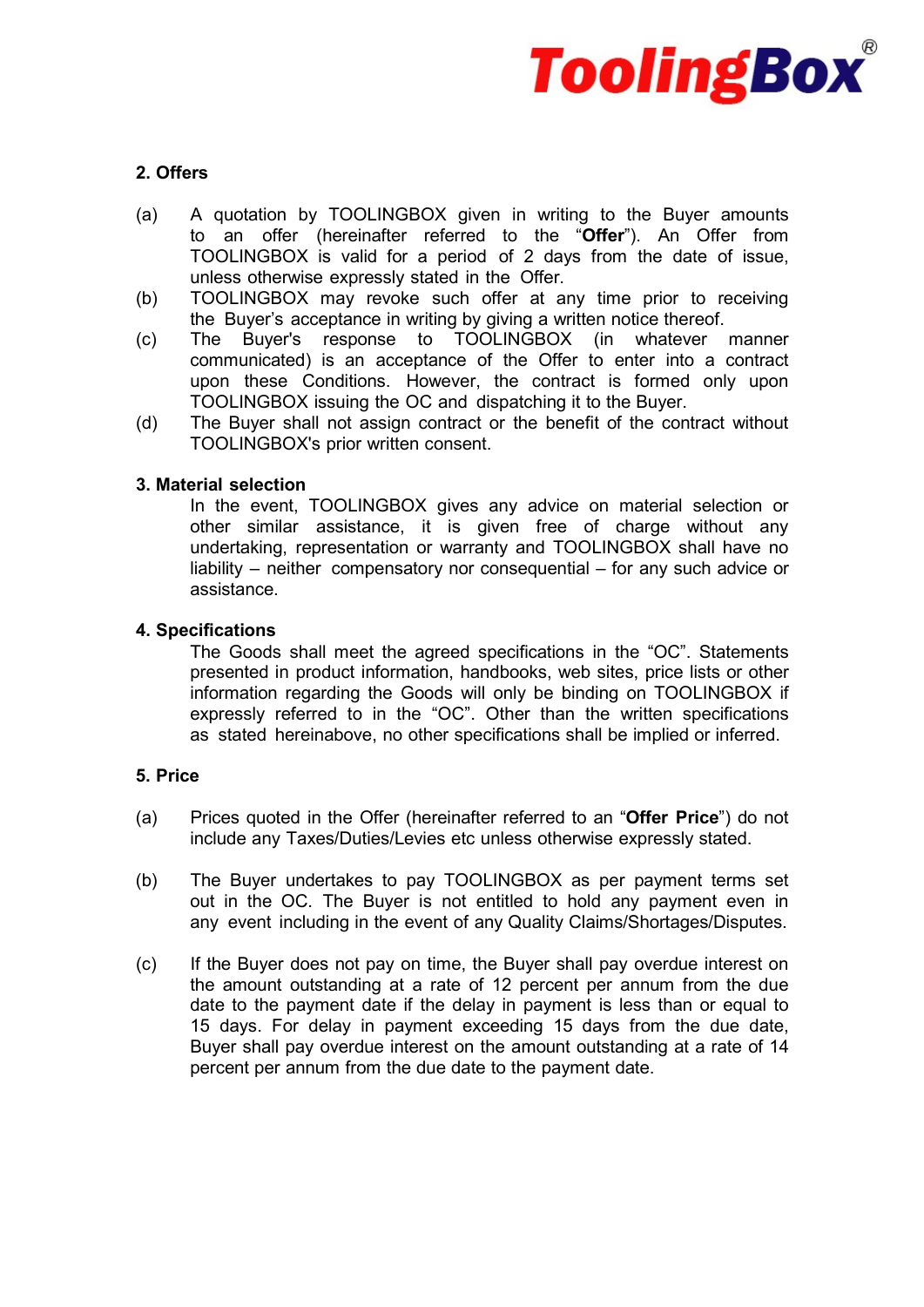

# 6. Delivery

- (a) On time delivery of goods is the essence of any Sales Contract and TOOLINGBOX acknowledges it and shall use its reasonable endeavors to deliver the Goods by any stated or agreed delivery date(s). However delays in delivery due to force majeure or unforeseen circumstances for which we are not responsible, such as industrial unrest, strikes, lockouts, lack of means of transport, difficulties in procuring raw materials, official regulations and untimely delivery by our supplies, do not constitute delay on our part. Agreed delivery terms are extended by the duration of the setback. If the impediment lasts longer than three months, then we and the purchaser have the right, after expiry of a reasonable period of time allotted in which to make performance, to withdraw from that part of the contract as yet unfulfilled. Claims for damages in this case are excluded.
- (b) The agreed delivery date(s) means the date on which the Goods shall be ready for dispatch from TOOLINGBOX. TOOLINGBOX is entitled to divide and deliver the Goods in lots. If no delivery time is agreed, delivery shall be made according to TOOLINGBOX's capacity planning.
- (c) Delivery terms are only binding on written agreement. The delivery term begins with the date of our written order confirmation, however not before receipt of the documents to be supplied by the purchaser and which are required for fulfilling the order. If we are obliged to purchase materials and services and if, after conclusion of the contract, circumstances are known to us according to which considerable deterioration in the purchaser´s assets is to be presumed, then at our choice we can either demand security within a reasonable period of time or payment without delay against delivery. If the purchaser cannot honour this demand, then we are authorised, subject to further legal rights, to withdraw from the yet unfulfilled part of the contract. Cause to assume considerable deterioration of the purchaser´s assets is given in particular, if it does not honour bill of exchange or cheques deriving from circumstances for which it is responsible.
- (d) In the event of the Buyer not taking delivery of Goods within a week of their arrival at the destination port, TOOLINGBOX reserves the right to deal with the Goods as it desires including diverting them to other Customers. The Buyer shall, without any demur, issue a No Objection Certificate for the said purpose. The buyer shall be liable to pay TOOLINGBOX the actual costs accrued on account of the buyer's failure/refusal to take delivery of the Goods from the Buyer.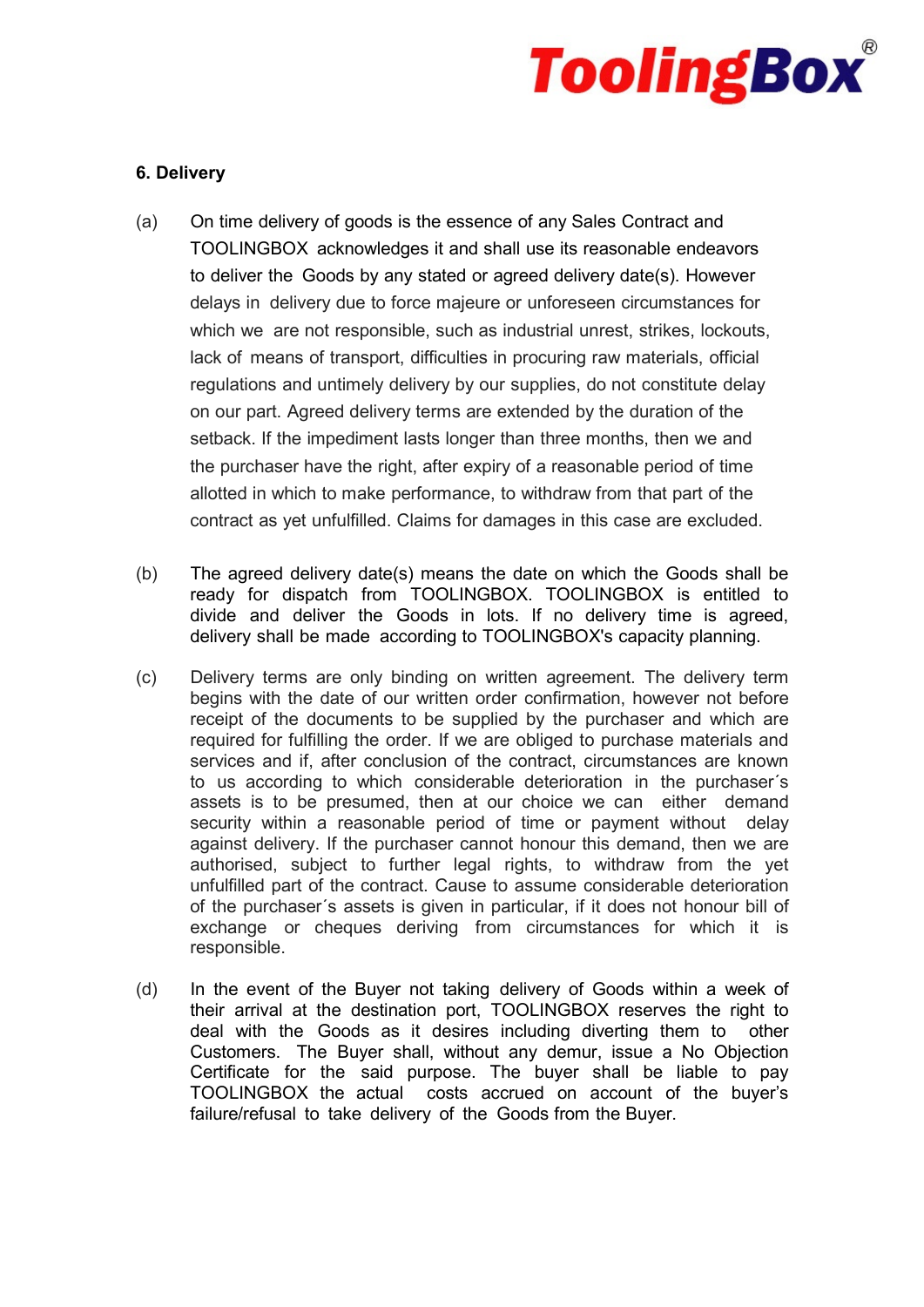

# 7. Defective Goods and shortages

- (a) The Goods delivered shall be free from defects. The Goods shall only be regarded as defective if the Goods do not meet the specifications set out in clause 4 above.
- (b) Goods sold as Stock lots or non-prime or seconds or under similar description are sold "as is", which means that all rights to remedies and compensation for defects are waived.
- (c) The Buyer has to inspect the Goods immediately on receipt and In the event of any defects or shortages in the Goods, the Buyer shall give notice to TOOLINGBOX in writing within Two weeks of the Goods arriving at their named place of destination inter alia giving details of the defects/shortages. For defects that could not reasonably have been detected upon arrival of the Goods at the named place of destination, the Buyer shall notify TOOLINGBOX in writing within maximum One Year of the Goods arriving at their named place of destination. However, if the said notification is made after the expiry of One Year from receipt date, it will not have any legal effect and TOOLINGBOX will not be obliged to perform any remedy or offer any reduction in price.
- (d) If the Buyer has notified TOOLINGBOX of any defects or shortages in the Goods within the stipulated time, in accordance with the terms stated above, TOOLINGBOX shall, either conduct a joint inspection of such Goods by the representatives of TOOLINGBOX and Buyer at Buyer's premises and/or at its sole discretion, ask for photographs, samples and other similar evidence supporting Buyer's claim or any other method deemed suitable to verify the claim.
- (e) In the event and to the extent that the defects and/or shortages reported by the Buyer are found genuine, TOOLINGBOX shall, at its sole discretion and at its own cost and within a reasonable time frame, fulfill the shortages, replace defectives or offer any reduction in price. Defective Goods shall be handed over to TOOLINGBOX immediately on acceptance of the Buyer's claim by TOOLINGBOX.
- (f) Apart from the remedies and compensation expressly set out in these Conditions or the Agreement (as defined in clause 10 below), the Buyer is not entitled to any other compensation or remedies with respect to any defect or shortage in the Goods.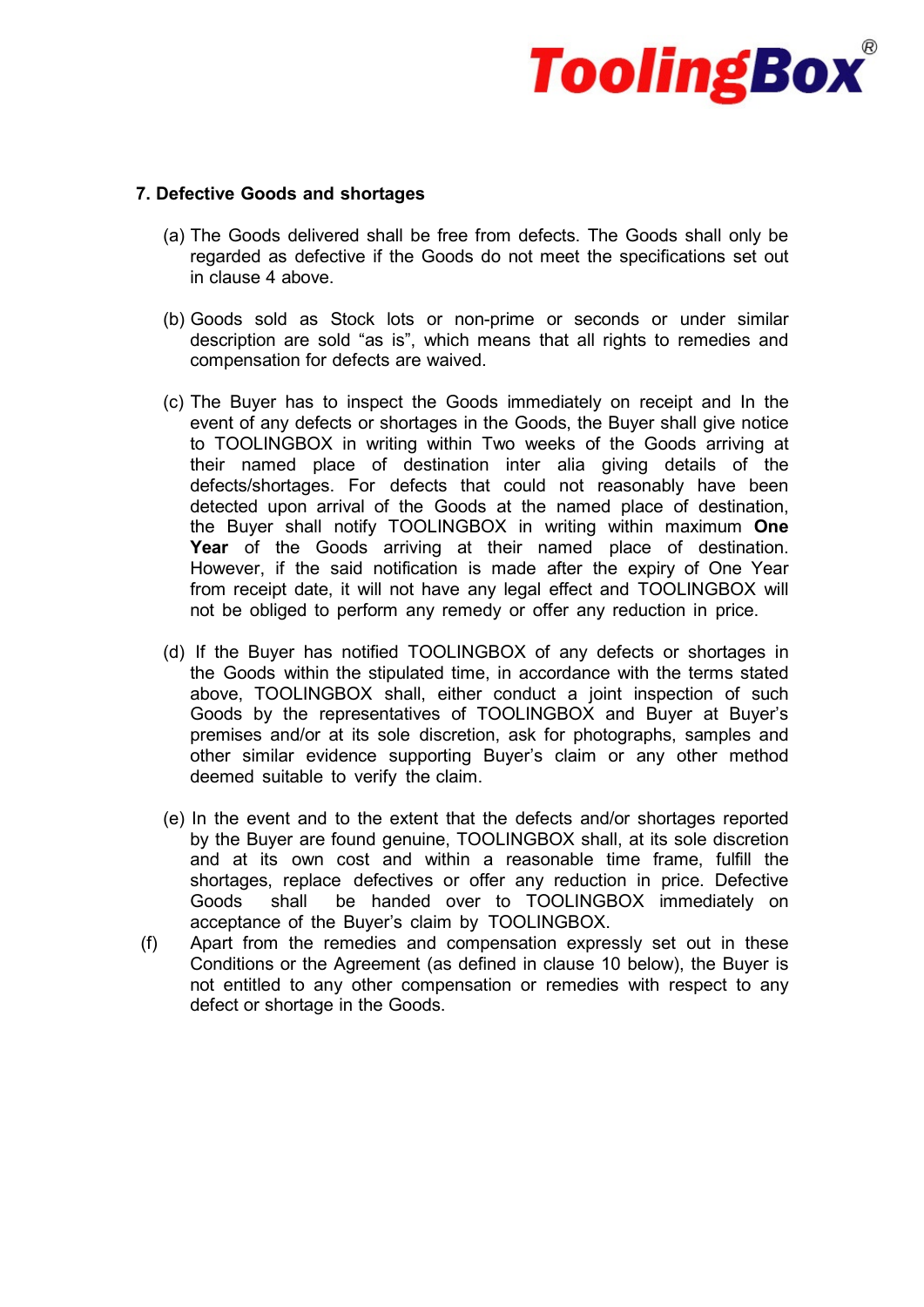

#### 8. Force majeure

Neither party shall be liable for delay in performing or failure to perform its obligations if the delay or failure results from an impediment outside its reasonable control such as war, terrorism, fire, explosion, cyclone, flooding or other extreme weather, major machine break down, strikes, lockouts and other labor disputes, trade disputes, power shortages, refusals to grant licenses. Delay or failure due to such impediment shall not constitute a breach of contract, with the effect that the affected party is relieved from liability and all contractual claims against it in respect thereof. The time for performance shall be extended by a period equivalent to that during which performance is so prevented. If such a delay or failure persists for more than three months, either party shall be entitled to terminate the Agreement in respect of Goods not yet dispatched. In the event of such a termination, neither party will be entitled to any compensation, but any prepayment for Goods not dispatched shall be refunded. Nothing in this clause shall excuse the Buyer from its liability to make payments.

#### 9. Retention of title

- (a) TOOLINGBOX holds the title to the Goods delivered until the Buyer has made full payment for the Goods.
- (b) TOOLINGBOX also holds title to the Goods delivered until the Buyer has made full remittance of all other payments due from the Buyer to TOOLINGBOX.
- (c) Until the title passes, TOOLINGBOX has the right to recover any Goods in the Buyer's possession or control to which it holds the title and TOOLINGBOX is hereby given the right to enter any land or building where the Goods are stored to collect such Goods.
- (d) If the Buyer processes the unpaid Goods into/or to form part of a new object, TOOLINGBOX is granted title to the new object proportionate to the value of the unpaid Goods in the new object until such time as it has received full payment for the original Goods.
- (e) If the Buyer sells any unpaid Goods or any part made from the same, the Buyer hereby assigns to TOOLINGBOX a proportion of its claim on any third party equivalent to the debt for the unpaid Goods/new object sold.
- (f) Each sub clause (a) to(e) above shall have effect as a separate clause and accordingly in the event of any of them being unenforceable for any reason the others shall remain in full force and effect.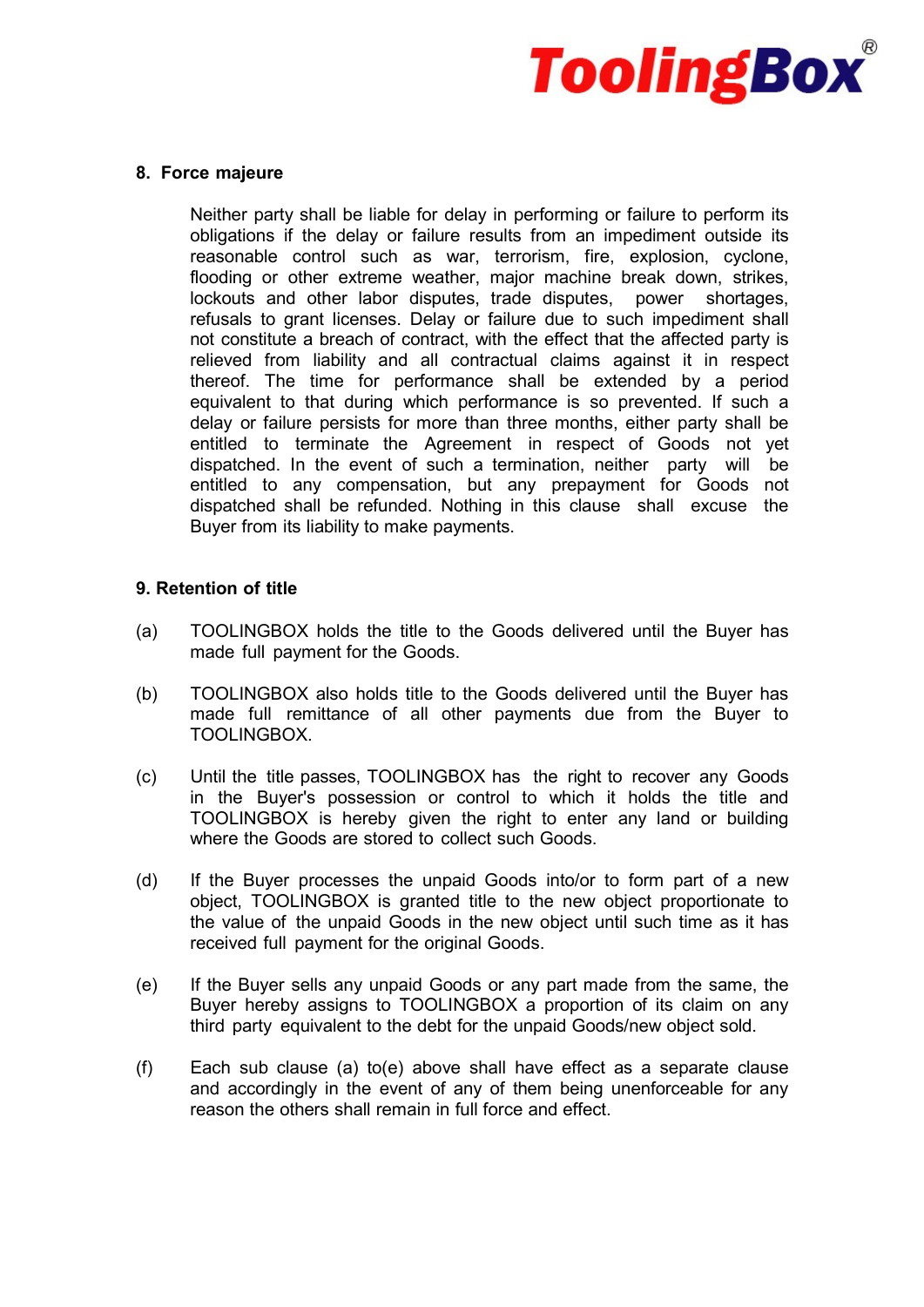

#### 10. Entire agreement

These Conditions, the "OC" with its enclosures and any amendments agreed in writing constitutes the entire agreement between the parties (the "Agreement"). The Agreement will supersede all previous and contemporaneous negotiations, commitments and understandings between the parties, whether written or oral, with respect to the Goods covered by the Agreement.

#### 11. Governing law

The Agreement shall be governed by Indian law with exclusion of its conflicts of law rules and the United Nations Convention on the International Sale of Goods (CISG)

#### 12. Disputes

- (a) Unless provided otherwise in the OC, any dispute, controversy or claim arising out of or in connection with the Agreement, or the breach, termination or invalidity thereof, shall be resolved by reference to arbitration by a sole arbitrator to be appointed by TOOLINGBOX and governed by the Indian Arbitration and Conciliation Act 1996. The venue of arbitration shall be Mumbai and the language of the arbitration shall be English.
- (b) The courts at Mumbai, India shall have exclusive jurisdiction to determine any question, issue, dispute or claim between the Parties including any application to be made under the Arbitration and Conciliation Act, 1996 as amended and re-enacted from time to time.
- (c) Notwithstanding the arbitration clause as set out hereinabove, TOOLINGBOX shall at its sole discretion be entitled to choose and have recourse to competent courts and execution authorities under the laws of the Buyer's country, or elsewhere, for purposes of collecting debts of the Buyer.

#### 13. General limitation of liability

(a) Except as expressly provided for in these Conditions or as otherwise agreed in the OC, TOOLINGBOX shall in no circumstances, be held liable for any loss or damage including, but not limited to, product liability, loss of profit, loss of production, discarded production or claims from the Buyer's customer.